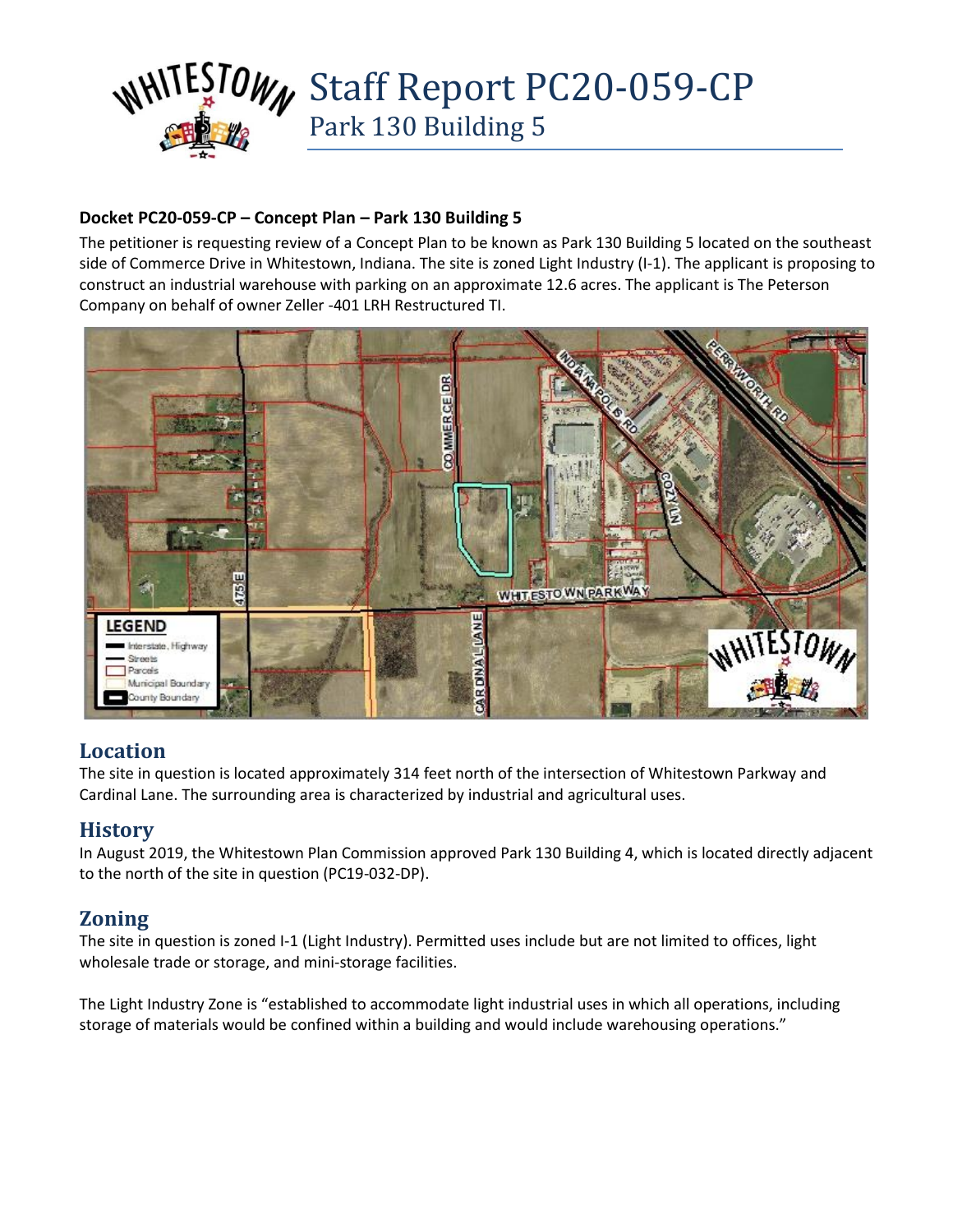

### **Proposed Development**

The proposed project is located on approximately 12.6 acres. The applicant is proposing one industrial warehouse structure with access on Commerce Drive. Commerce Drive is planned to extend south to the intersection of Whitestown Parkway and Cardinal Lane.

The submitted plans and materials indicate the following:

- Approximately 235,839 sq. ft. building footprint;
- 168 parking spaces including 6 ADA dedicated stalls;
- Pedestrian walkways along Commerce Drive and Whitestown Parkway.

# **Compliance**

The proposed project is zoned I-1, Light Industry, and is compliance with the Whitestown Unified Development Ordinance.

# **Staff Recommendation**

Staff is providing a favorable recommendation for the proposed Concept Plan Docket PC20-059-CP.